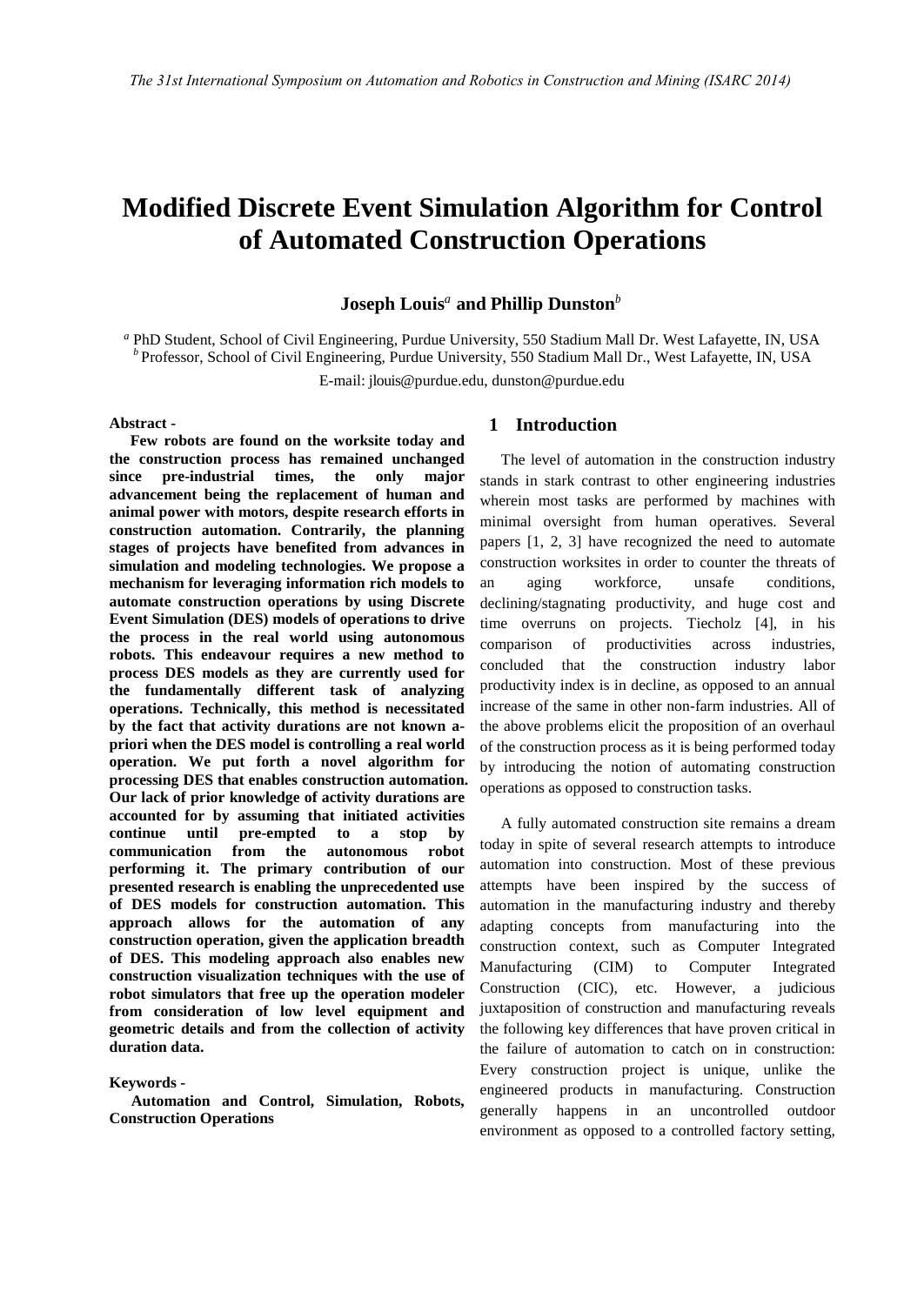### *AUTOMATION AND CONTROL*

which renders the planning for construction projects to be fraught with uncertainty and makes the worksite itself difficult to control. The fact that construction is usually spread over a great area involving the movement of large quantities of materials, equipment, and labor resources requires the oftentimes remote collaboration of multiple disparate resource entities to get work done, which is different from an assembly line setting wherein the raw materials are engineered in turn by a series of local resources (machines) until completion.

It is with these issues in mind that we developed a framework for construction automation that uses the power and flexibility of Discrete Event Simulation (DES) models to orchestrate autonomous construction equipment on worksites to perform construction operations, as shown in Figure 1. Our method is inspired by the fact that DES has been established to be the most effective tool for modeling and analyzing construction operations [5]. It can be seen in the figure that the solid arrows indicate commands issued from the model to the robots and the dashed arrows represent the feedback from the robots to the DES-based command center. This framework facilitates the communication between robots and the DES model, which allows for the timely advancement of the operation based on the model's operational logic dependent on the communication received from the robots.



Figure 1. Conceptual design of DES orchestrated worksite automation

However, DES models have hitherto been used only for the analysis and design of operations and never as a control system for construction operations. Thus, a new mode of processing DES models is required in order for them to be able to control an operation in the real world. The technical reason required for this modification is the

fact that DES models for analysis require the duration of activities to be input into the system a-priori, i.e. before the activity occurs in the simulation. However, it is impossible to know the duration of any construction activity in the real world until after it has happened due to the prevalent uncertainty in worksites. In this paper, we present a novel methodology that allows for the use of DES models as control mechanisms to enable the automation of complete construction operations. The key challenge addressed by the presented framework is obviating the need for a-priori duration data. We anticipate our methodology to be a prime enabler for our overarching goal of realizing automated construction sites (or major operations therein) using the framework illustrated in Figure 1 that marries the power and flexibility of DES modeling with the burgeoning sophistication of autonomous equipment. We also believe that the envisioned DES processing algorithm will enable novel methods for the simulation and visualization of construction operations by alleviating the modeler from concern over low level equipment and geometric details of the worksite, thereby allowing for faster model development and focus on operation level design.

An overview of construction automation attempts is provided in this paper to highlight its challenging nature. The use of DES in the construction context is also discussed to underscore the novelty of our approach, which is then described along with its applications. The final section of this paper contains a delineation of expected research contributions and plan for future work.

## **2 Background**

This section details the research efforts that have aimed to introduce automation into the construction work site. A review of the use and state of the art of DES models in analyzing construction operations is also provided to set the context within which our methodology is presented.

#### **2.1 Automation in Construction**

It has been established that the application of automation technology and information technology is essential to the continued growth and survival of the construction industry. A review of existing literature on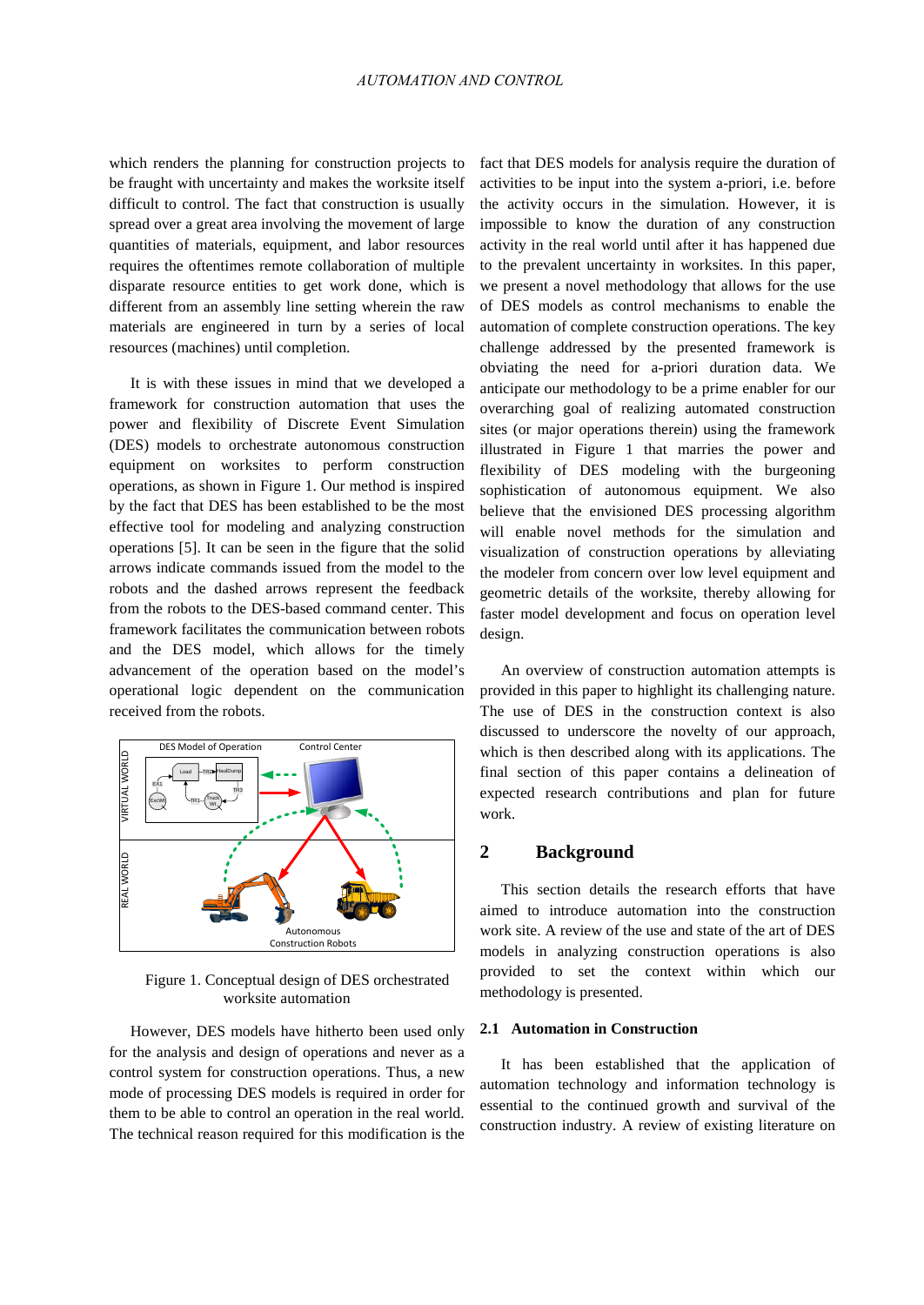the subject reveals how construction automation and robotics is seen to be the answer to numerous problems that the industry is facing. Two dominant themes that have characterized prior research efforts are discussed here to provide an overview of the state of automation efforts in construction: 1) The idea that concepts that were successful in implementing automation in the manufacturing sector could be translated into the construction industry; 2) The notable shift of research focus from robotics and automation to "soft robotics" that encompasses software integration, simulation and VR, sensory based monitoring and tracking, etc.

#### **2.1.1 Manufacturing to Construction**

In a study on the potential for automation and robotics in construction, Bernhold [1] concluded that even though there are a lot of institutional barriers related to the fragmented and unstructured nature of the construction industry, there exists the prospect for restructuring the approach to construction during both the design and construction phases to allow for the easier diffusion of automation technologies into construction. Bernhold referred his readers to Halpin and Woodhead's [6] organization of construction management into a 6 tier hierarchy consisting of the levels of organization, project, activity, operation, process and work task; the last three levels of which are amenable to the concepts of repetition and standardization that led to automation and mass production in manufacturing.

Sanvido and Medeiros [7] performed a comparison of the two industries to identify potential areas for the cross-fertilization of concepts and concluded that the similarities between the two industries outweigh the differences and thus defined a strategy for implementation of successful integrative manufacturing tools and concepts, such as Computer Integrated Manufacturing (CIM), in construction as Computer Integrated Construction (CIC). Miyatake and Kangari [8] defined CIC as "a strategy, incorporating computers and robotics, for linking existing technology and people in order to optimize business activity." They noted that there is no standard formula for CIC and that each company must formulate its own system for implementing CIC, but they did mention that CIC usually results from an integrated information flow, the widespread application of computers, and high levels of automation. They described a prototype construction system called the SMART system (Shimizu Manufacturing system by Advanced Robotics Technology) in Japan that implemented CIC by focusing on three major areas: 1) integrated design/construction planning, 2) site-automation system, and 3) factory automation; which when applied to an office building project in Japan in 1994 was purported to have reduced labor by a total of 30%, although it has not been repeated since. Possible explanations for this attempt at CIC not being repeated are its high implementation cost, the fact that the technologies developed were only applicable to a narrow class of high rise building projects, and that the system was not fully automated.

A more recent example of applying a manufacturing concept into construction is the introduction of 3D printing on construction sites, of which one of the foremost examples is the Contour Crafting method [9] that uses additive manufacturing methods to print houses. While it greatly reduces the cost and time to build dwellings using in-situ resources without compromising on the flexibility of design like traditional manufactured houses, it is not generic enough to be applied to a class of construction activities other than that of raising the shells of buildings. All these manufacturing-inspired research efforts, which have not yet solved the problem of automation in construction, echo the conclusions of Everett and Slocum [2] that construction needs to develop its own strategies for automation rather than copy them from manufacturing as they are fundamentally different in the relationships among product design, process design and fabrication.

# **2.1.2 Current State of the Art and Trends in Construction Automation**

In spite of the development of several prototype construction robots [3] [10] and the introduction of CIC etc., the world has yet to witness a huge change in the way the construction industry operates. Warsawzki and Navon [3] lamented the failure of the diffusion of robotics in the 1990s in spite of early promising research efforts and cited the following reasons to be its cause: current building and construction practices not being amenable to performance by robots; insufficient development of construction robots to deal with site conditions; the lack of economic justification of robots; and the managerial environment in the construction industry. This sentiment was shared by Balaguer [11]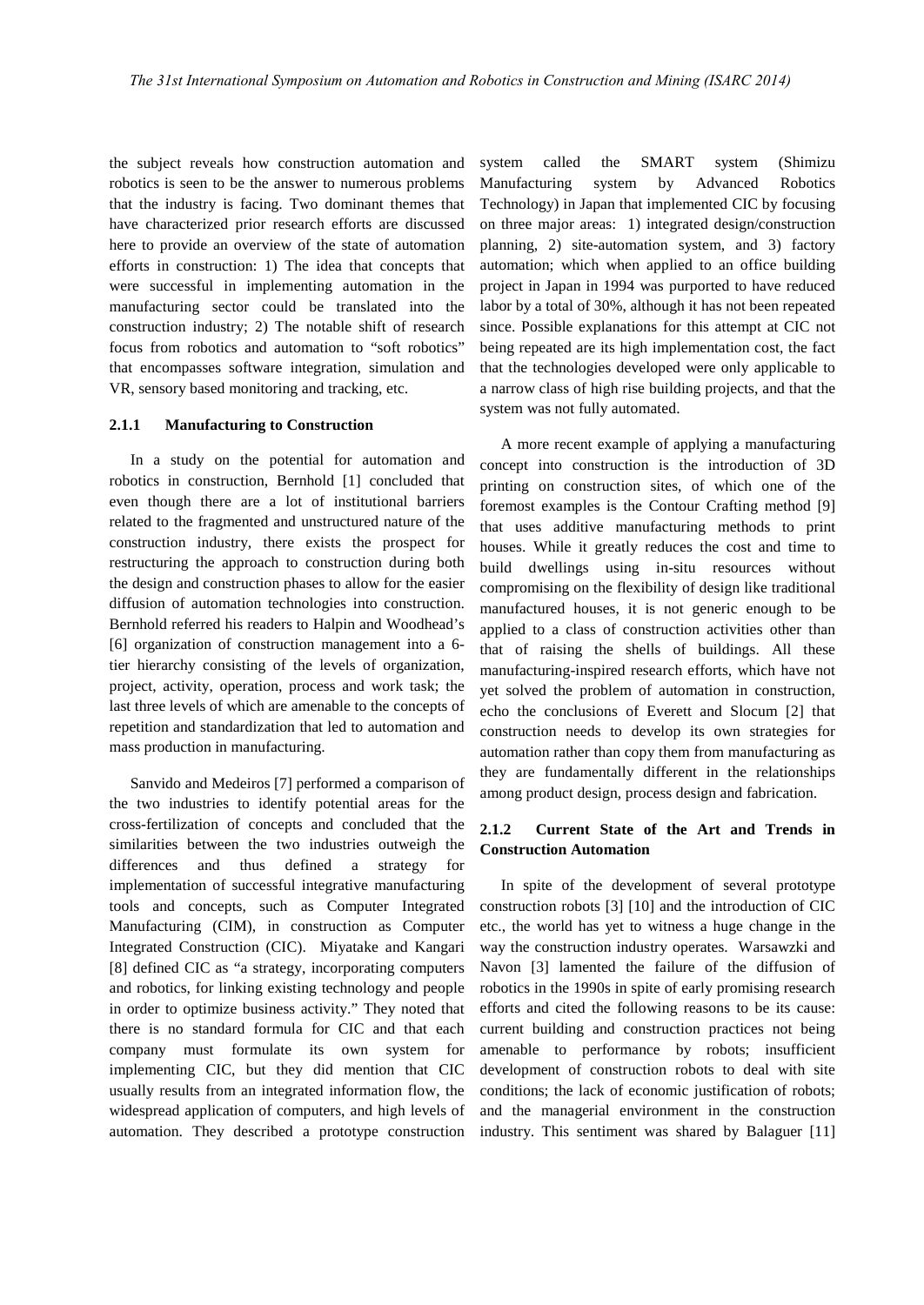who concluded that the industry still operates by the same philosophy as from the pre-industrial era, the only major advancements being the use of motors to apply force and the replacement of human and animal power with machines to do the same work while manual control, visual feedback, human operators, etc. still play a vital role in construction. Balaguer also noted that most of the successes of CIC were limited to the implementation of IT practices in construction in the design stages and not in the production and construction stages.

This general trend towards the softer side of robotics and automation is reflected in the findings of Son et al. [12] who attempted to describe the global trends in research and development of automation and robotics in the construction industry by analyzing International Symposium on Automation and Robotics in Construction (ISARC) papers of the last 2 decades. It was found that the percentage of papers categorized under "Construction Robotics" declined from 71% in 1990 to 33% in 2008, which stands in contrast to all of the other categories, which seemed to attract a larger research focus during the same period.

It is with due regard to the trends described above that we present our methodology. Specifically, we ensure that our proposed framework is developed for construction with due consideration for the uncertainty, diversity, and complexity of its operations. By using DES, our method exploits the sophistication achieved in modeling and simulation tools as a result of the focus of recent research. The next section describes the application of DES in construction and the current DES processing algorithm, which would serve to provide the background for our framework.

#### **2.2 Discrete Event Simulation in Construction**

Personnel involved in the design of construction operations are expected to make decisions about the complex processes which may involve several decision alternatives, each of which is associated with its own expected outcome, which can be estimated using either real world experimentation, mathematical modeling, or simulation, which involves imitating the system under study. Martinez [13] noted that of the three techniques mentioned above, simulation is the most convenient, as it is both realistic (as opposed to mathematical modeling) and inexpensive, fast and flexible (versus real world experimentation). Discrete Event Simulation (DES), a type of simulation wherein the state of the system changes at discrete points of time marked by events per the DES model, is very effective at modeling construction processes [13].

## **2.2.1 DES for Analysis of Construction Operations**

Applications for the simulation of systems follow two main simulation strategies: process interaction (PI) and activity scanning (AS). Event scanning (ES), a third approach is often used in conjunction with either PI or AS. Martinez and Ioannou [5], in their comparison of the two dominant strategies, establish that AS models, built from the perspective of activities in the operation, are more suited to modeling construction operations than PI models which are created from the perspective of the resources that flow through the system. The authors note that PI modeling is more suited to systems wherein resources that flow through the system have many differentiating attributes as opposed to stationary entities that serve them; a situation characteristic of manufacturing and industrial systems. On the other hand, construction operations involve heavy interaction between machines that can have many attributes and be in several states, which justifies the focus on activities rather than on differentiating resources as either flowing or stationary.

Three-Phase AS is a hybrid strategy that optimizes the performance of AS by combining it with ES. Three-Phase AS is represented at the conceptual level by a network of activities and queues that make up the operation called Activity Cycle Diagrams (ACDs). Figure 2 shows the method for processing Three-Phase AS models.



Figure 2: Traditional Discrete Event Simulation Loop for Construction Simulation [13]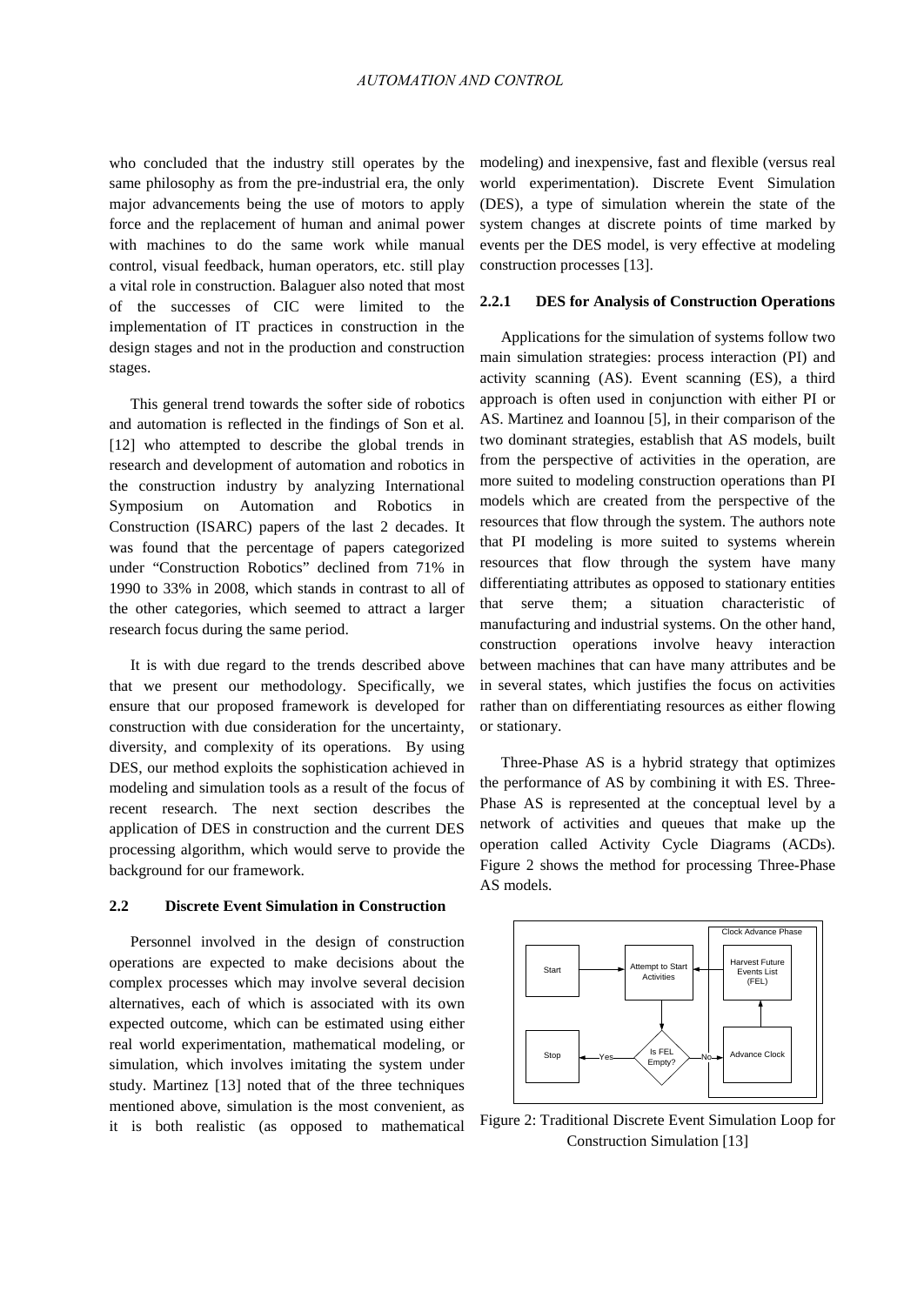In Figure 2, the Future Events List (FEL) refers to a list of activity instances that have already been started, that are arranged in ascending order of their end times. In the Clock Advance Phase, the clock is advanced to the time of the activity that is ending the soonest, before that activity can be harvested (or ended) in the FEL. Thus it can be seen that the durations of activities must be known before the activity ends, which is an impossibility in real world operations.

## **2.2.2 DES Enabled Operation Visualization**

Construction visualization at the operations level displays DES-generated animations of the resources on a work site as they build a product or perform a support service [14] and was borne of the need to verify and validate DES models. While initial implementations including VITASCOPE [15] completely separated the generating process (eg. DES model) from the visualizer, a later advancement in the art of visualizing construction so as to enable user interactivity with the underlying DES model, known as DES-Based-Virtual Reality (VR) [16], is of particular interest to our research goals. This interest is due to the fact that the interactivity could only be achieved if the simulation ran concurrently with the visualization, and allowed for unplanned changes in the underlying DES model due to user interaction.

While a complete description of DES-based-VR is beyond the scope of this paper, Figure 3 depicts the conceptual time advance algorithm that allowed for the synergistic combination of DES and animation to enable user interactivity.



Figure 3: Conceptual Time Advance Algorithm for DES-Based-VR [16]

In Figure 3, it can be seen that while the duration of activities is still required to be known a-priori in order

for the regular processing of the simulation model, there is an element of uncertainty in the user interactions that are unforeseeable. Rekapalli [16], in his implementation of the incorporation of user interaction affected the model by preempting the relevant activity to a stop. As will be seen in Section 3, we borrow of the concepts that are used in enabling concurrent simulation visualization in enabling the DES model to be used as a control mechanism of real world construction operations and in enabling a novel paradigm of construction visualization using robot simulators.

# **3 Proposed Methodology**

This section provides a conceptual overview and plan of implementation for the modified DES processing algorithm to be used as a control mechanism for the automation of construction operations. The proposed methodology is explained by revisiting the traditional method for processing Three-Phase AS models. In addition to the goal of construction automation, we also describe the plan for implementation to enable a new mode of construction simulation and visualization.

The primary assumption made in the development of our methodology is the availability of entities that are capable of communicating with the DES model. These "entities", that could be robots in the real world or virtual objects, are assumed to be able to receive commands from the DES models to start doing a specific pre-programmed activity and to be able to communicate their status back to the DES model when the activity assigned is completed.

## **3.1 Conceptual Overview**

In order to use DES models as control mechanisms to orchestrate autonomous robots to automate construction operations, it is necessary to account for the lack of apriori information regarding the activity durations, which is a primary input for DES models. For a conventional DES, each activity's duration is required to be known to ascertain end times of each activity instance, which determines its place in the Future Events List (FEL), subsequently driving the advancement of the simulation model as shown in Figure 2. In order to compensate for the lack of a-priori knowledge of activity durations in our control scheme, we propose the modified DES processing algorithm which is presented in Figure 4.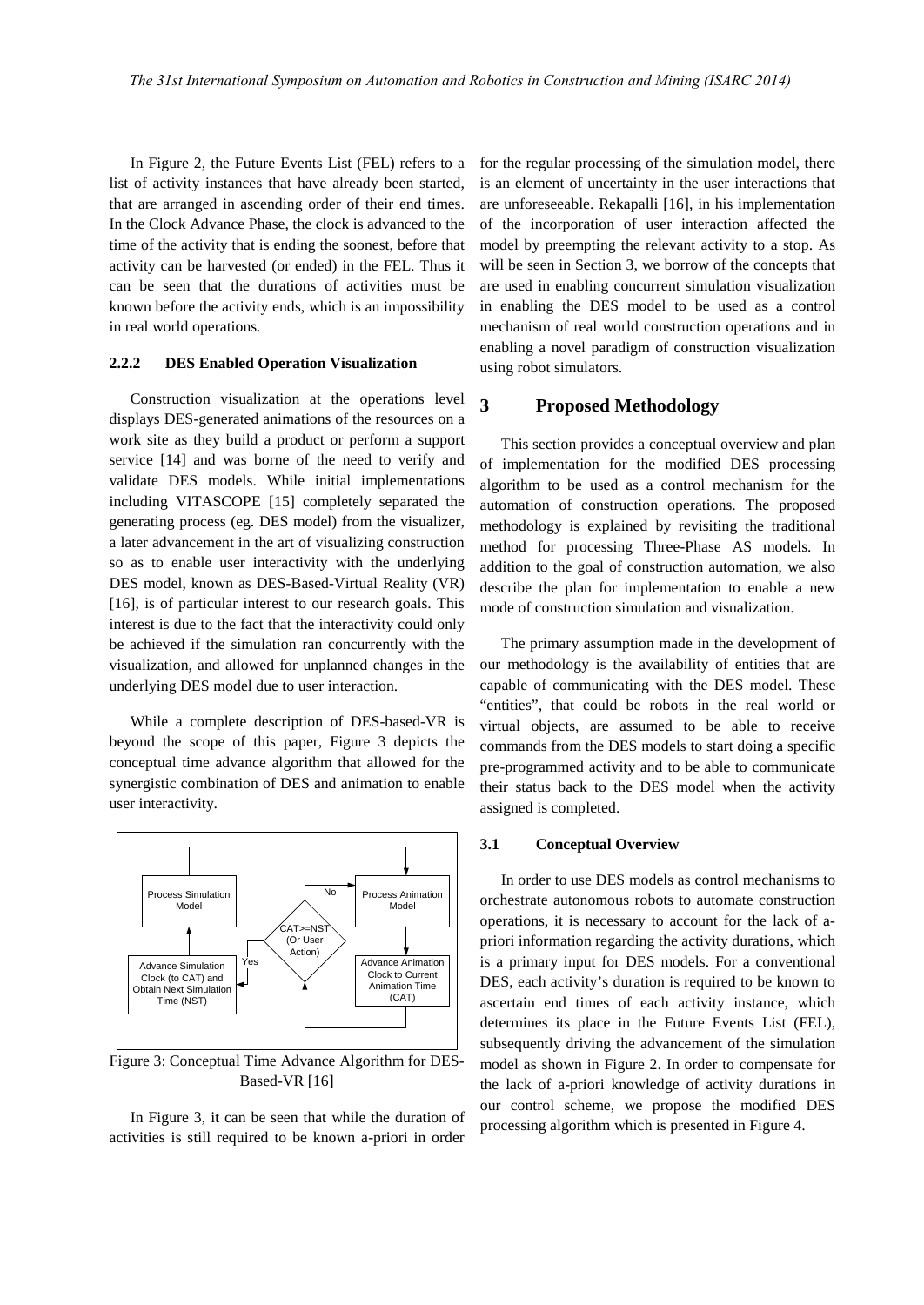

Figure 4: Modified Discrete Event Simulation Loop for Construction Automation

As can be observed from Figure 4, a Current Activities List (CAL) replaces the FEL from the traditional implementation shown in Figure 2. The CAL contains an unordered list of all activities that have been started and are being performed by robots on the construction site. The activity items in the CAL contain only their starting time and not their end time. The clock advance will thus happen only when any of the robots on the work site complete their assigned activity, upon which the clock is advanced to the current time, and the corresponding activity from the CAL is harvested and forced to a stop in the DES model. Subsequent activities may be triggered by the end of one activity as per the model logic, which in turn may trigger robots on the worksite to perform more activities, until the CAL is empty.

We believe that this approach exploits the power and flexibility of existing DES modeling tools for the control of multiple robots on the work site to perform complex operations. The algorithm modification described above to account for the fact that no a-priori information is available about activity durations allows for the incorporation of duration uncertainty in our approach.

# **3.2 Methodology Implementation**

We present the following two strategies for implementing the modified DES algorithm to enable construction automation and visualization respectively.

Both of the implementations described use STROBOSCOPE [14], an extensible general purpose simulation system specifically designed to model construction operations. The attributes of STROBOSCOPE that make it particularly suited to our goal are: its consideration of uncertainty in any aspect (not just time); its combination and allocation of resources and control of the activation tasks by subjecting them to complex logical conditions; and its usefulness to model any construction operation by virtue of being a general purpose simulation system [14]. The extensibility of the capabilities of STROBOSCOPE through the use of add-ons makes it particularly amenable to our efforts at implementing the presented methodologies.

#### **3.2.1 Construction Automation**

In our methodology, construction operations are automated in the real world by enabling a concurrent simulation and automation (or *simulation-automation*) wherein a DES model orchestrates autonomous robots on the construction site as per the framework described in Figures 1 and 2. The concurrency of the model ensures that it advances its state only after the robots communicate back to the model that they have completed the previously assigned task, thus incorporating the uncertainties in activity durations when performed by robots. Other events that could disrupt the regular operation can be dealt with by accounting for the same in the DES model, as long as the robots in the field can effectively communicate the occurrence of such irregularities to the model.

### **3.2.2 Construction Visualization**

As stated above, construction visualization was borne of the need to verify and validate DES models. Animating simulated construction operations suffers from the following limitations that places additional burden on the operation modeler: Animation instructions from the DES model need to be communicated at a very high level of detail that may not be relevant to the purpose of the model from a decision making perspective; operation modelers need to concern themselves with geometric detail, mostly irrelevant in DES analysis, to create spatially correct and convincing visualizations [17]. The collection of duration data to input to DES models is also a very time consuming and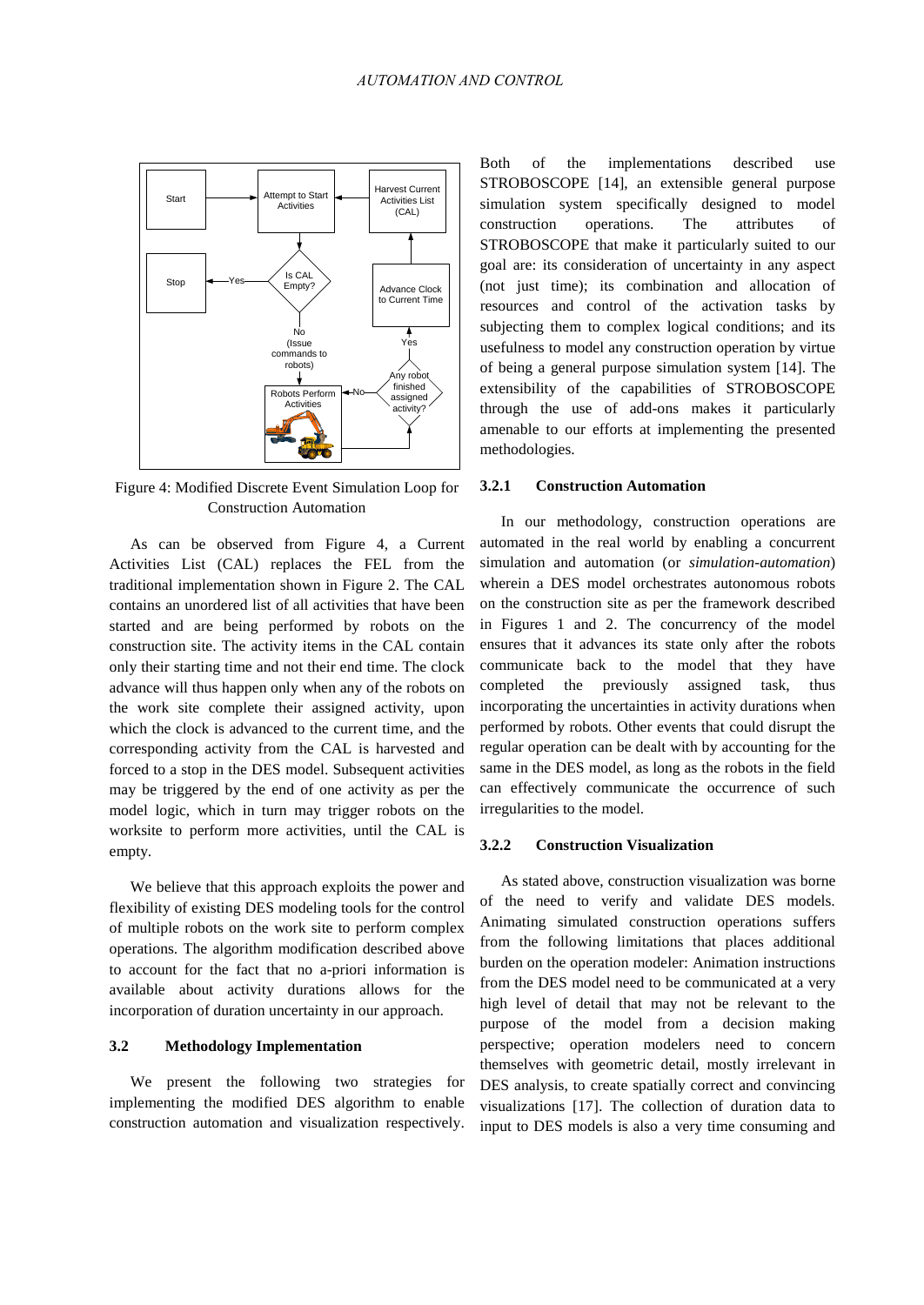sometimes impossible process, for activities that have not yet been performed in the real world that need to be simulated. The paradigm for simulating and visualizing operations described in this section is necessitated by the fact that conventional visualization techniques for verifying and validating DES models are not applicable to the modified DES processing algorithm, and this paradigm has the potential to overcome the limitations of conventional visualization systems described above.

We propose to replace the use of traditional virtual CAD models in 3d operations visualization with models in robot simulators [18, 19], a measure that allows for the encapsulation of all of the low level information regarding the equipment's performance within its virtual model. Our methodology for visualization and simulation uses a hybrid approach wherein the modified DES control model of the operation is used to direct virtual equipment in the robot simulator (as per Figure 1). The virtual equipment would perform the tasks required in the operation according to their programed and encapsulated functionality, thus freeing up the modeler from animation modeling to focus on operation level modeling. Sensing capabilities on the virtual robot would allow it to react to its virtual environment appropriately, thereby obviating the need for the entry of any spatial and geometric information into the DES model. The encapsulated performance data of the robot would allow it to perform tasks without the need for accompanying duration data, which would exempt the modeler from having to collect that data from real world operations. While this methodology is generic enough to be applied to any simulation engine and robot simulator packages that are designed to be extensible, our implementation of the framework is built specifically for the use of STROBOSCOPE [13] and the Virtual Robot Experimental Platform (V-REP) [18]. The methodology provides a more accessible means to create construction visualizations, and at the same time, constitutes a means to develop and test the modified algorithm for DESbased control of construction operations as we propose.

# **4 Contributions and Future Work**

The algorithm described herein for the processing of DES models to enable their use as control mechanisms enables a fresh attempt at the automation of construction operations. We contend that our methodology allows for the unprecedented use of the power and flexibility of information rich DES models to automate *any* construction operation. The primary challenge that was tackled here in enabling the transition of a DES model from analysis and planning to control mechanism was obviating the need for a-priori information regarding the performance of activities, namely durations. Instead, the resulting concurrency of the DES model and the real world operation are enabled by the use of communications from autonomous robots to advance the state of the DES model instead.

We believe that this approach to automation pays due consideration to the dominant trends that have characterized research efforts in automating construction: 1) by developing a methodology that considers the challenges of unpredictability, specificity of projects, and complex processes, that are characteristic and inherent to the construction industry; and 2) by leveraging the sophistication of modeling techniques that benefitted from research focus in the construction context. The presented approach is generic enough to be applied to a wide class of processes that can be suitably modeled using DES. The automation of entire operations also eludes the problem of islands of automation that has been characteristic of past efforts of task automation.

We also contend that the use of the modified DES algorithm in conjunction with robot simulators for the validation and verification purposes of the control mechanism presents a new approach to the simulation and visualization of construction processes that has numerous benefits over traditional methods which require the durations of activities as input. Instead, the use of encapsulated performance data of equipment (easier to acquire from manufacturers) in their corresponding models in the robot simulator relieves the operation modeler from 1) the intensive time and effort and sometimes impossible task of collecting duration data for activities and 2) concern over geometric data that is otherwise irrelevant to the purposes of the DES model from the decision making perspective, but essential to creating convincing and spatially correct visualizations of the operation. The encapsulation of data and functionality within the robot simulator model also permits the operation modeler to communicate animation instructions to the visualizer at the activity level instead of the elemental motion level.